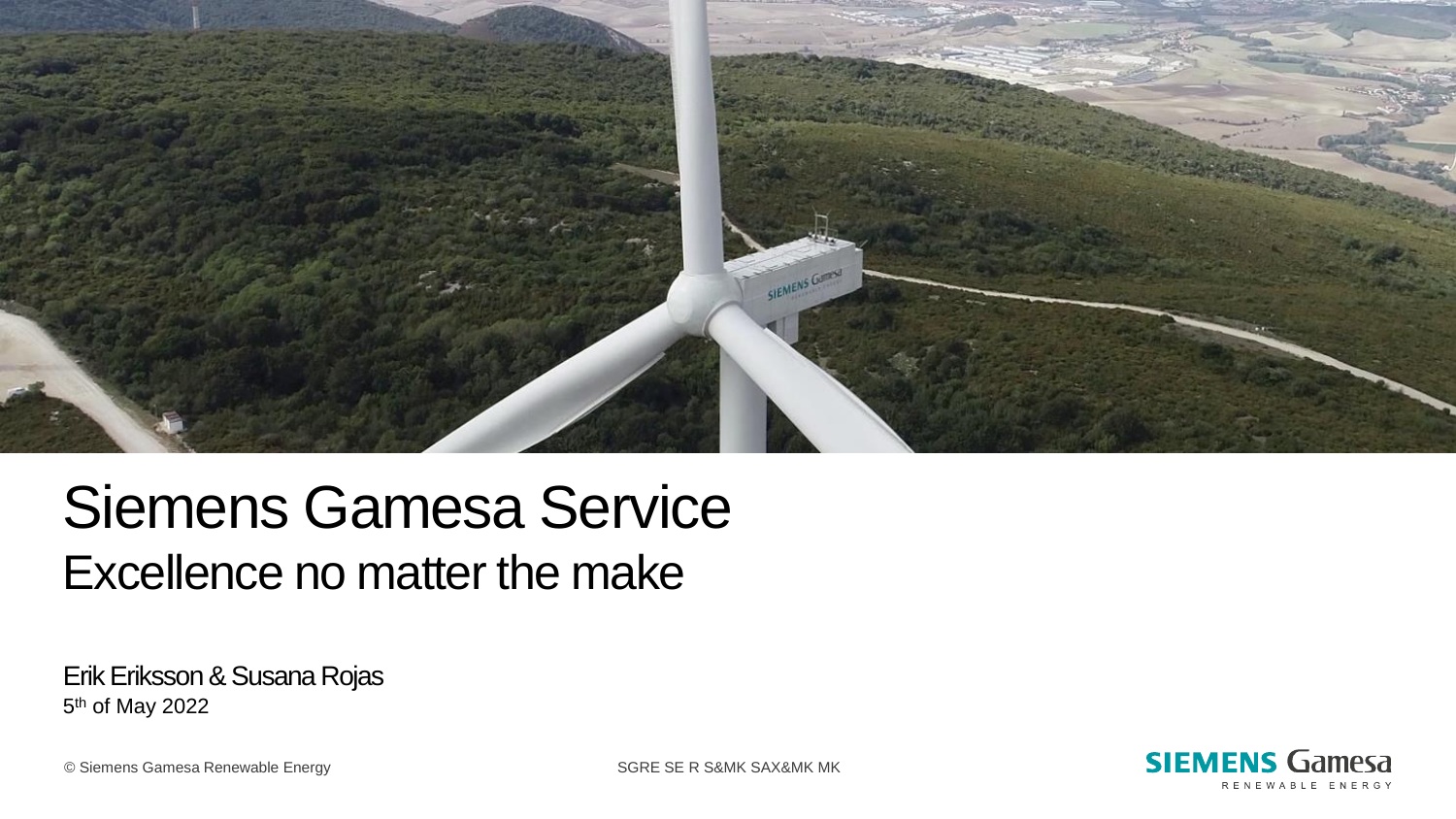#### **+40 years of experience in numbers**









Portfolio covering all requirements





Advanced **digital capabilities**



True global, modern and scalable footprint Flexibility and different kinds of contracts

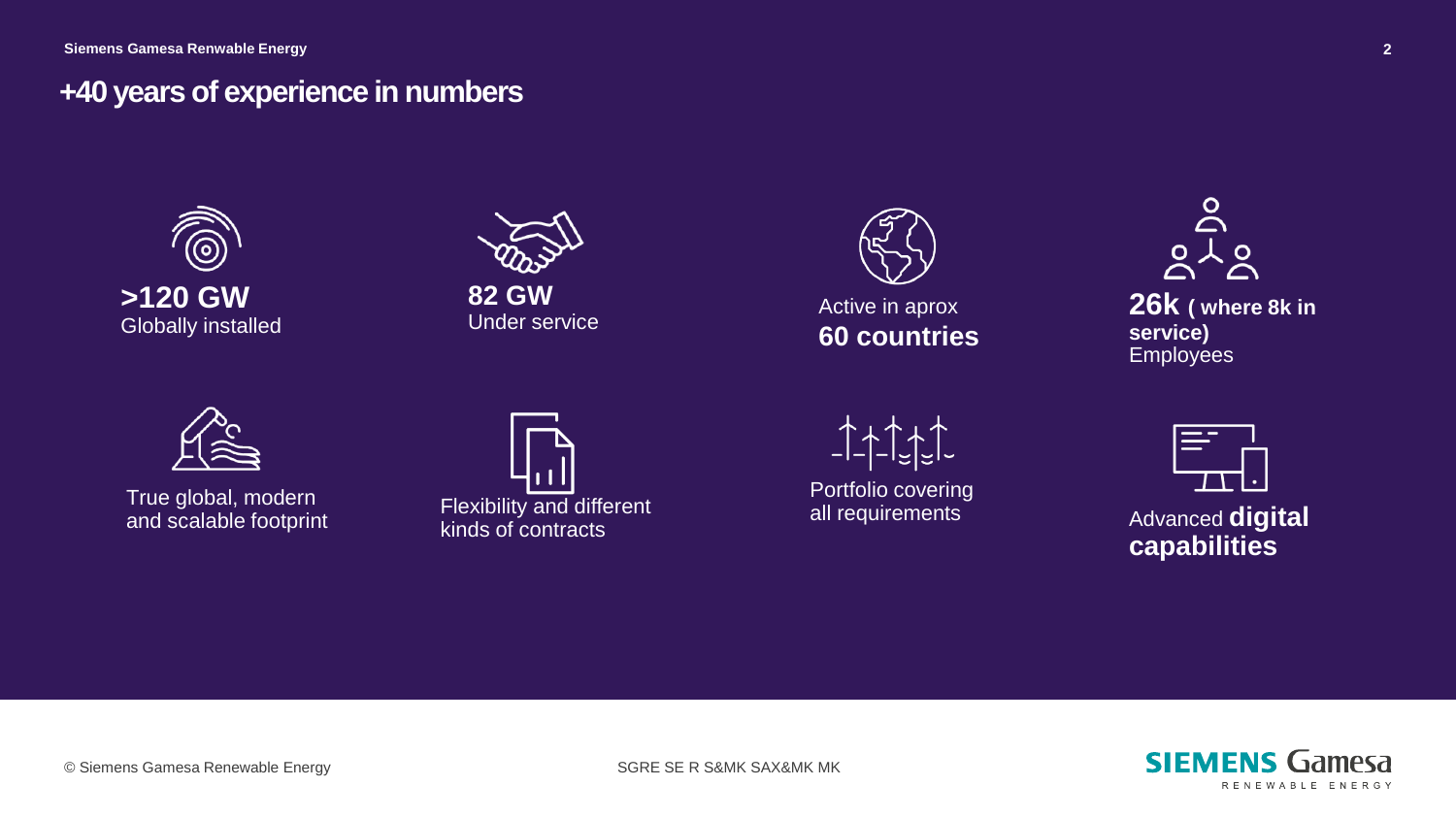#### **Contract what you need**

SGRE is committed to providing our customers with flexible, value-driven service plans targeted to their specific operational needs.



We provide a holistic, lifetimecare service through flexibility and experience.

From *technical assistance* to complete asset management. Covering a range of warranty options to mitigate risk and improve operations

SGRE's service programs are also available through individual modules allowing flexible, scalable and robust support

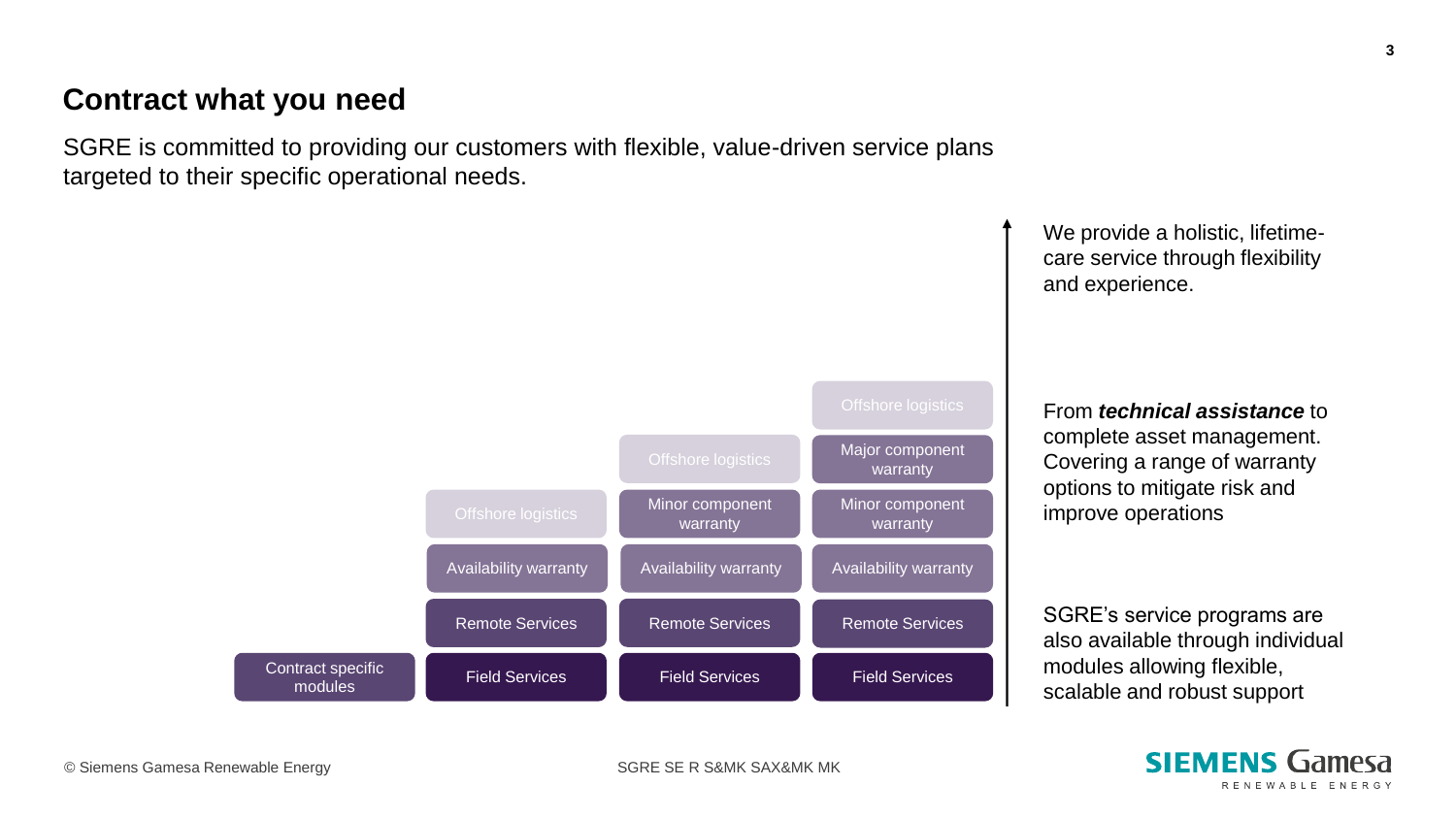#### **Nacelle architecture using SGRE proven technologies**

 $\Box$  Siemens Gamesa Renewable Energy SGRE SE R S $\Box$ 

Air cooling system to improve maintenance in this location

**Automatic Lubrication Systems** to increase production time due to fewer turbine stop, as operates while turbine running

**Liftra**® solution for **all cranable components** reduces maintenance costs for high towers or remote locations

**Oil exchange tooling** for easier and reduced exchange time

**Hub access** directly from nacelle improves ergonomics and maintenance time

Cutting edge **condition monitoring system** (TCM) supported by more than 12 main sensors

**Transformer room** hanging on the rear structure (low vibrations): metallic cover reduces fire risks

Gamese

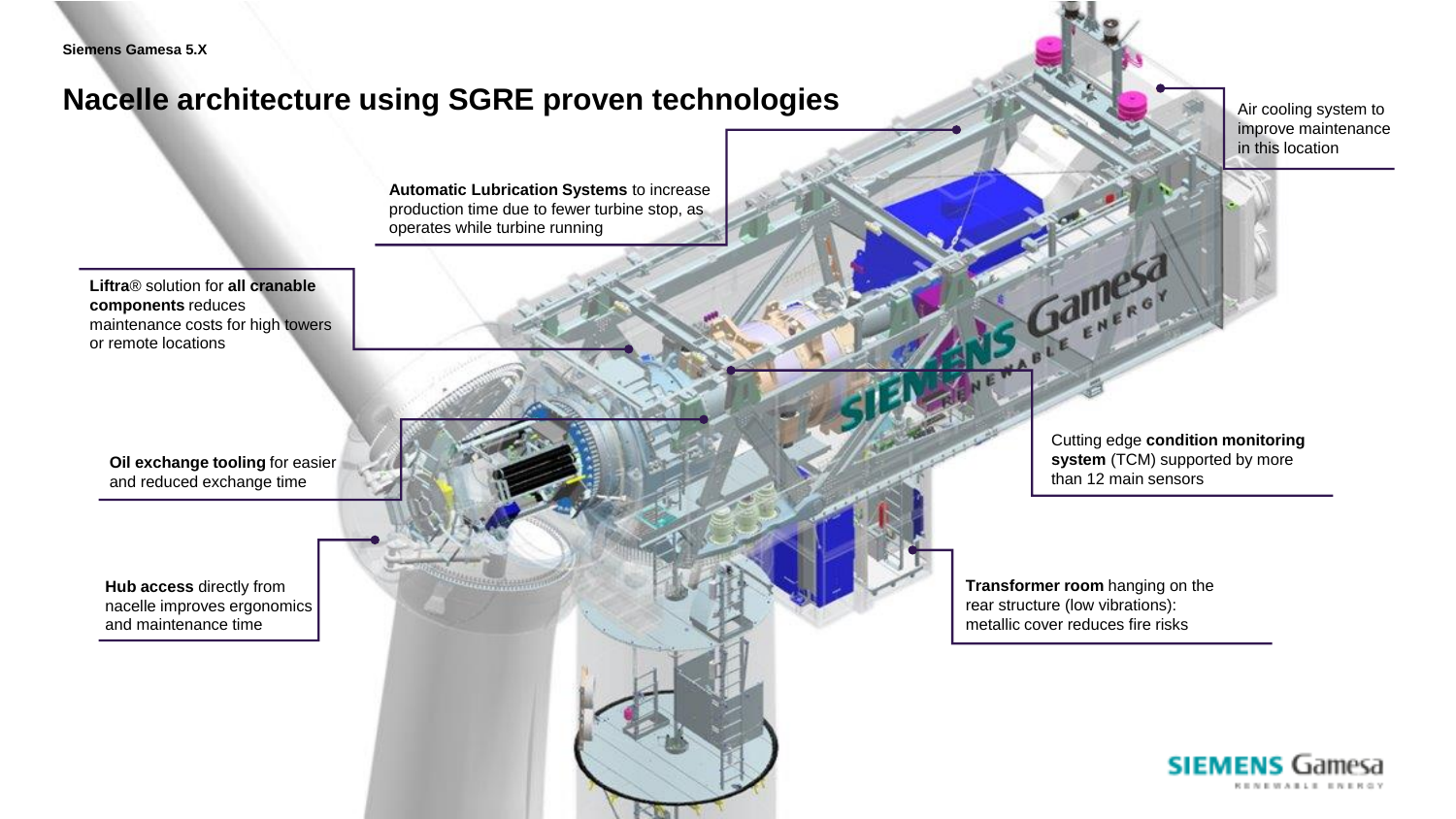#### **Siemens Gamesa SG-5X: Proven Success to Reaching New Heights**

On the basis of our knowledge, we have improved and maximized the design of Siemens Gamesa 5.X, making it possible to reach new heights:

- Launched in 2019 2GW orders before 1st Prototype Running
- 4 GW sold as of today
- Maintenance contract terms from 15 years and ranging up to 35 years
- 1.2GW installed as of 2015, and +2GW of the 5.X sold in Sweden since 2019 until today



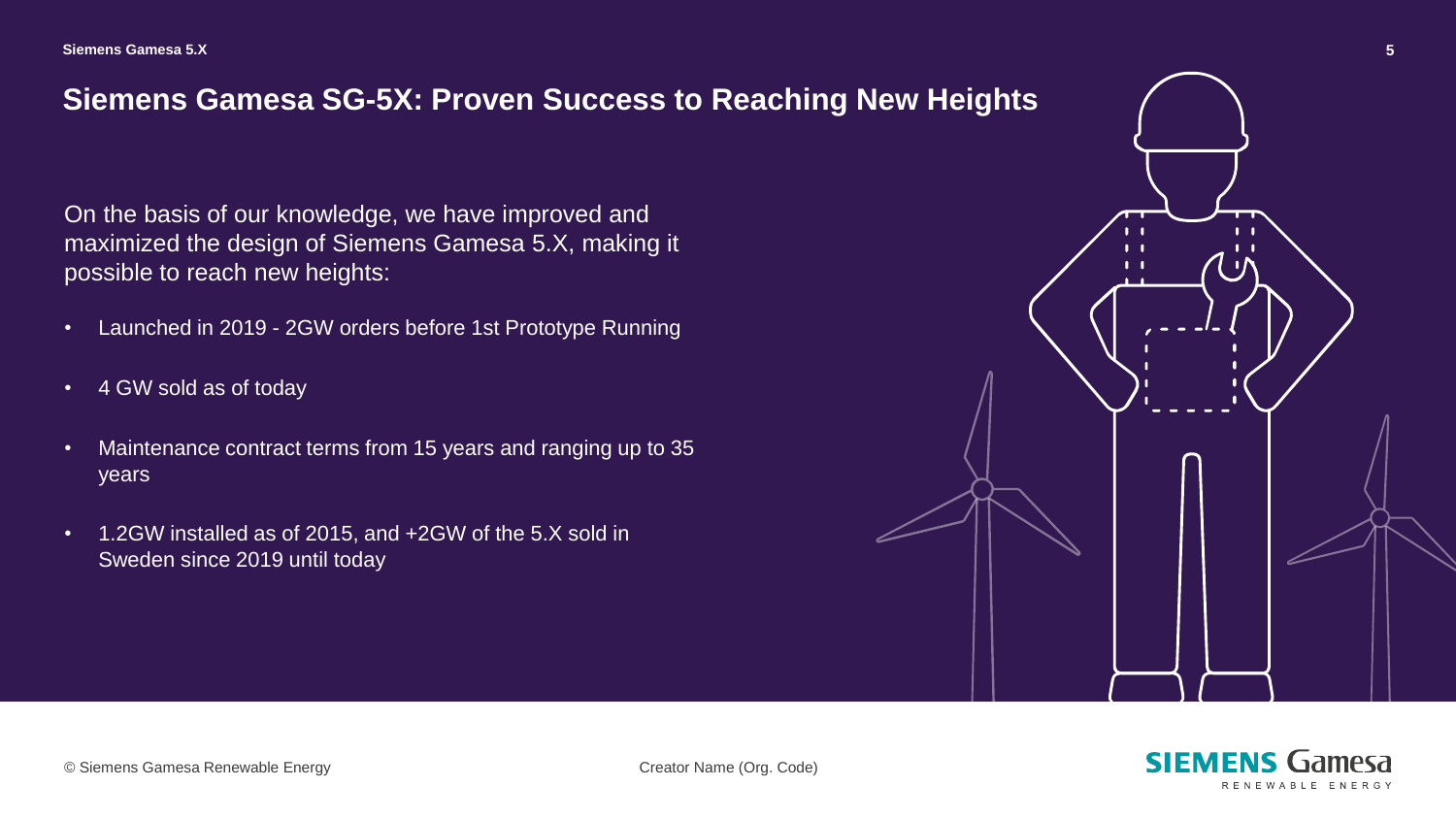# Multibrand Service



© Siemens Gamesa Renewable Energy SGRE SE R S&MK SAX&MK MK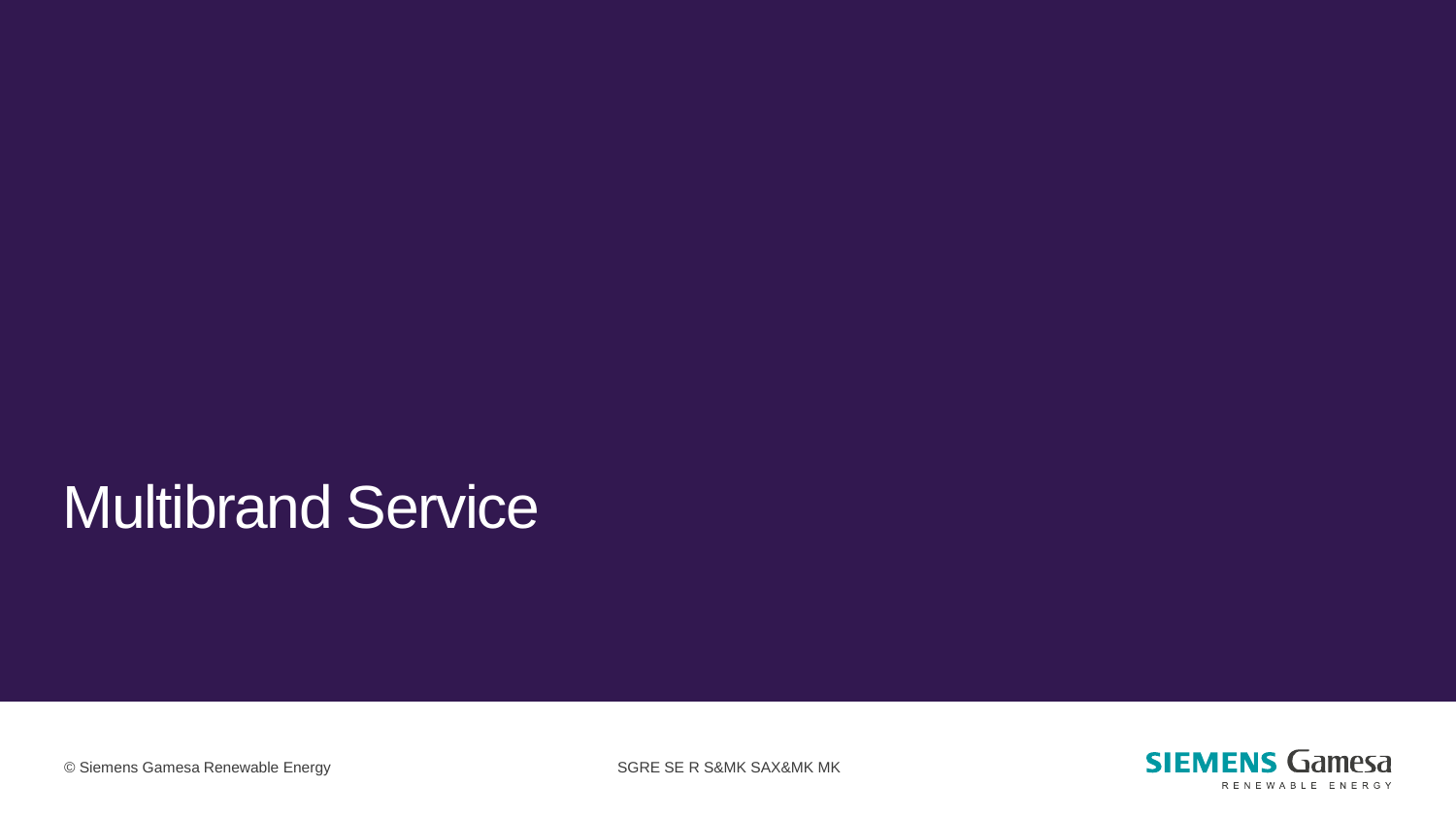### **Our unique DNA of five OEMs, the foundation of our Multibrand Services excellence**



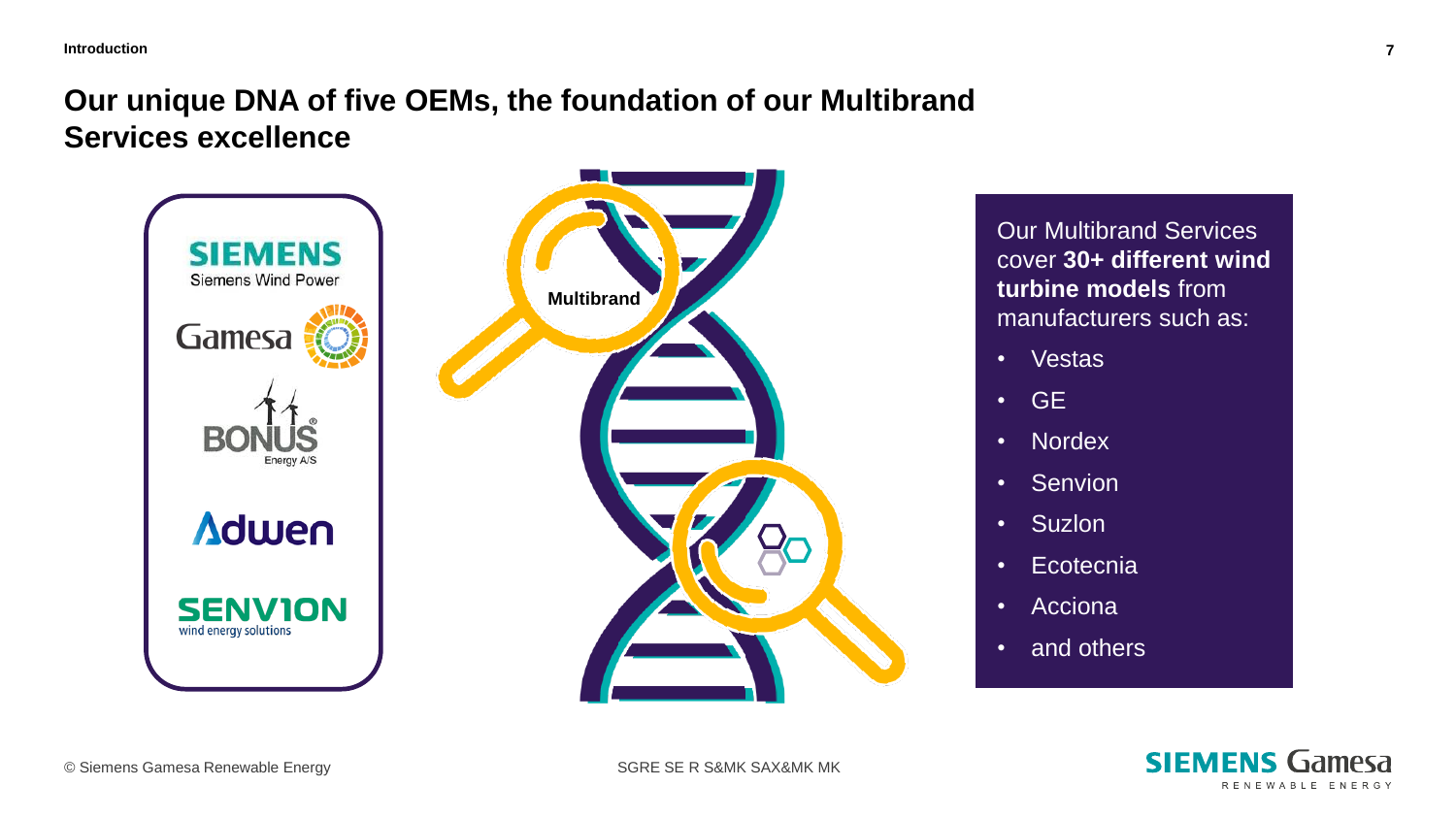#### **Siemens Gamesa Multibrand services: Supporting your future growth**